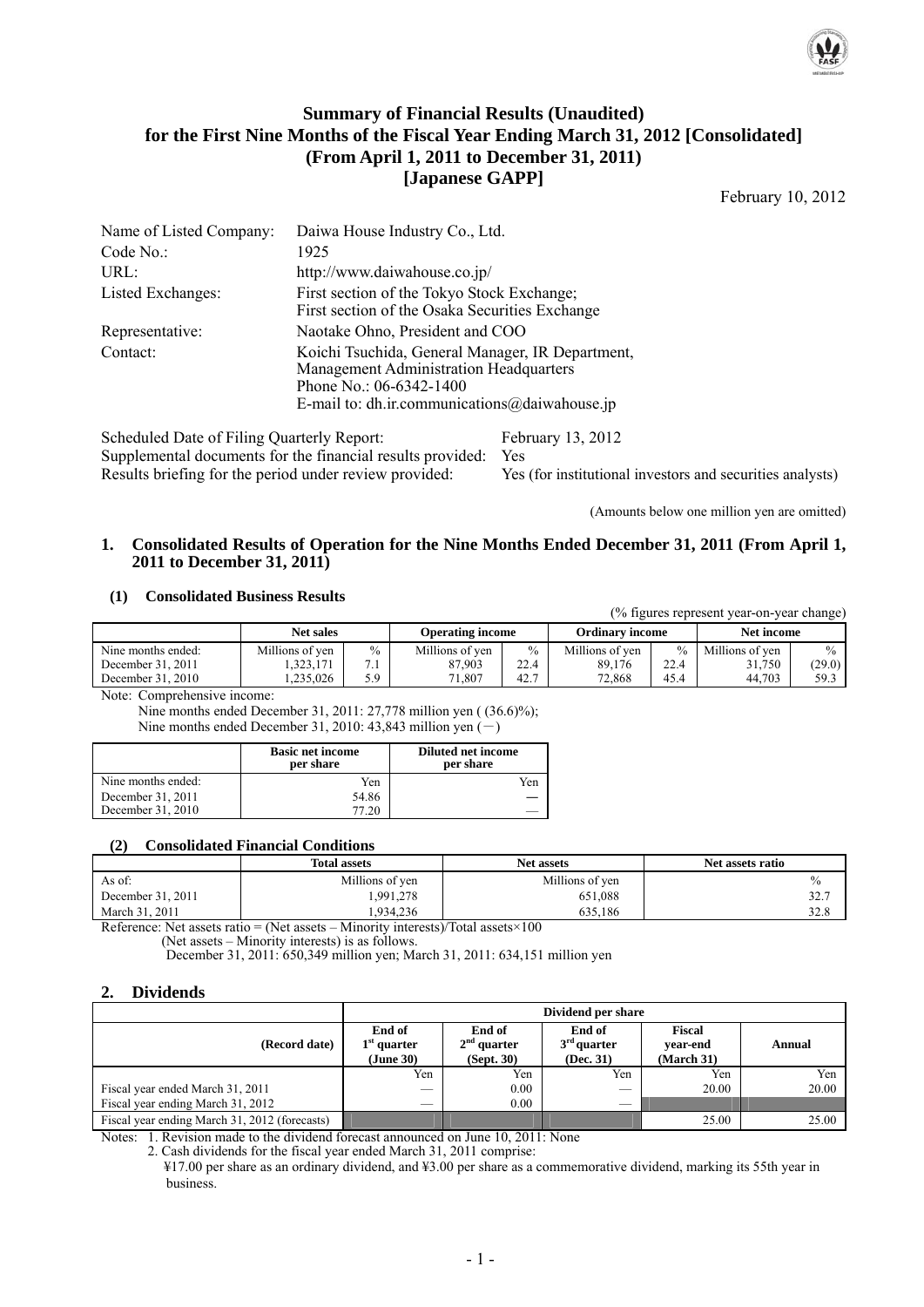#### **3. Consolidated Business Forecasts for the Fiscal Year Ending March 31, 2012 (From April 1, 2011 to March 31, 2012)**   $(0/5)$ gures represent year-on-year-olion-olion-olion-olion-olion-olion-olion-olion-olion-olion-olion-olion-olion-olion-olion-olion-olion-olion-olion-olion-olion-olion-olion-olion-olion-olion-olion-olion-olion-olion-olion

| (70 Tigures represent year-on-year change) |                  |     |                         |  |                        |  |                     |               |                                         |
|--------------------------------------------|------------------|-----|-------------------------|--|------------------------|--|---------------------|---------------|-----------------------------------------|
|                                            | <b>Net sales</b> |     | <b>Operating income</b> |  | <b>Ordinary income</b> |  | Net income          |               | <b>Basic net</b><br>income<br>per share |
|                                            | Millions of yen  |     | % Millions of yen       |  | % Millions of yen      |  | $%$ Millions of yen | $\frac{0}{0}$ | Yen                                     |
| Fiscal year ending<br>March 31, 2012       | .800.000         | 6.5 | 110,000   25.4          |  | $99,000$   25.2        |  | 30,000              | 10.0          | 51.83                                   |

Note: Revision made to business forecasts announced on December 16, 2011: None

#### **4. Others**

- **(1) Changes in Significant Subsidiaries during the period under review (This refers to changes in specified subsidiaries associated with changes in the scope of consolidation.): None**
- **(2) Application of Accounting Methods Unique to the Preparation of the Consolidated Financial Statements: None**
- **(3) Changes of Accounting Policies Applied, Changes in Accounting Estimates and Retrospective Restatement** 
	- **1) Changes of accounting policies applied due to amendment of accounting standards: None**
	- **2) Changes of accounting policies due to reasons other than 1): None**
	- **3) Changes in accounting estimates: None**
	- **4) Retrospective restatement: None**
- **(4) Number of Issued and Outstanding Shares (Common Stock)**

| 1) Number of shares at the end of the period (including treasury stock) |  |                    |
|-------------------------------------------------------------------------|--|--------------------|
| As of December 31, 2011   599,921,851 shares   As of March 31, 2011     |  | 599,921,851 shares |

# **2) Number of treasury stock at the end of the period**

| As of December 31, 2011   $21,164,167$ shares | $\vert$ As of March 31, 2011 | $121,115,009$ shares |
|-----------------------------------------------|------------------------------|----------------------|
|                                               |                              |                      |

#### **3) Average number of shares during the period (for the nine months under review)**

| Nine months ended<br>578.1<br>796.7<br>714 shares<br>2011<br>December 31 | Nine months ended<br>2010<br>December 31. | 579,061,891 shares |
|--------------------------------------------------------------------------|-------------------------------------------|--------------------|
|--------------------------------------------------------------------------|-------------------------------------------|--------------------|

#### **\* Presentation of implementing the review procedures**

As of the time when the financial results under review are disclosed, the Group had not completed the reviewing (checking) procedures for the consolidated financial statements under review as laid down by the Financial Instruments and Exchange Law.

#### **\* Remarks on appropriate use of forecasted results of operation and other special matters**

#### **(Notes regarding forward-looking statements)**

Consolidated business forecasts are based on assumptions in light of the information available as of the date of announcement of this material and the factors of uncertainty that may possibly impact the future results of operation. Actual results may differ significantly from those presented herein as a consequence of numerous factors such as the financial market, economic conditions, competitor situations and fluctuations in land prices. Please refer to the section of "Qualitative Information Regarding Consolidated Business Forecasts" of "the Attached Material" on page 5 for the suppositions that form the assumptions for business forecasts.

#### **(Obtaining supplementary explanatory materials)**

The Company plans to hold a briefing for analysts and institutional investors on February 10, 2012. Relevant financial statements to be handed out at the briefing will be posted on our official website at the same time.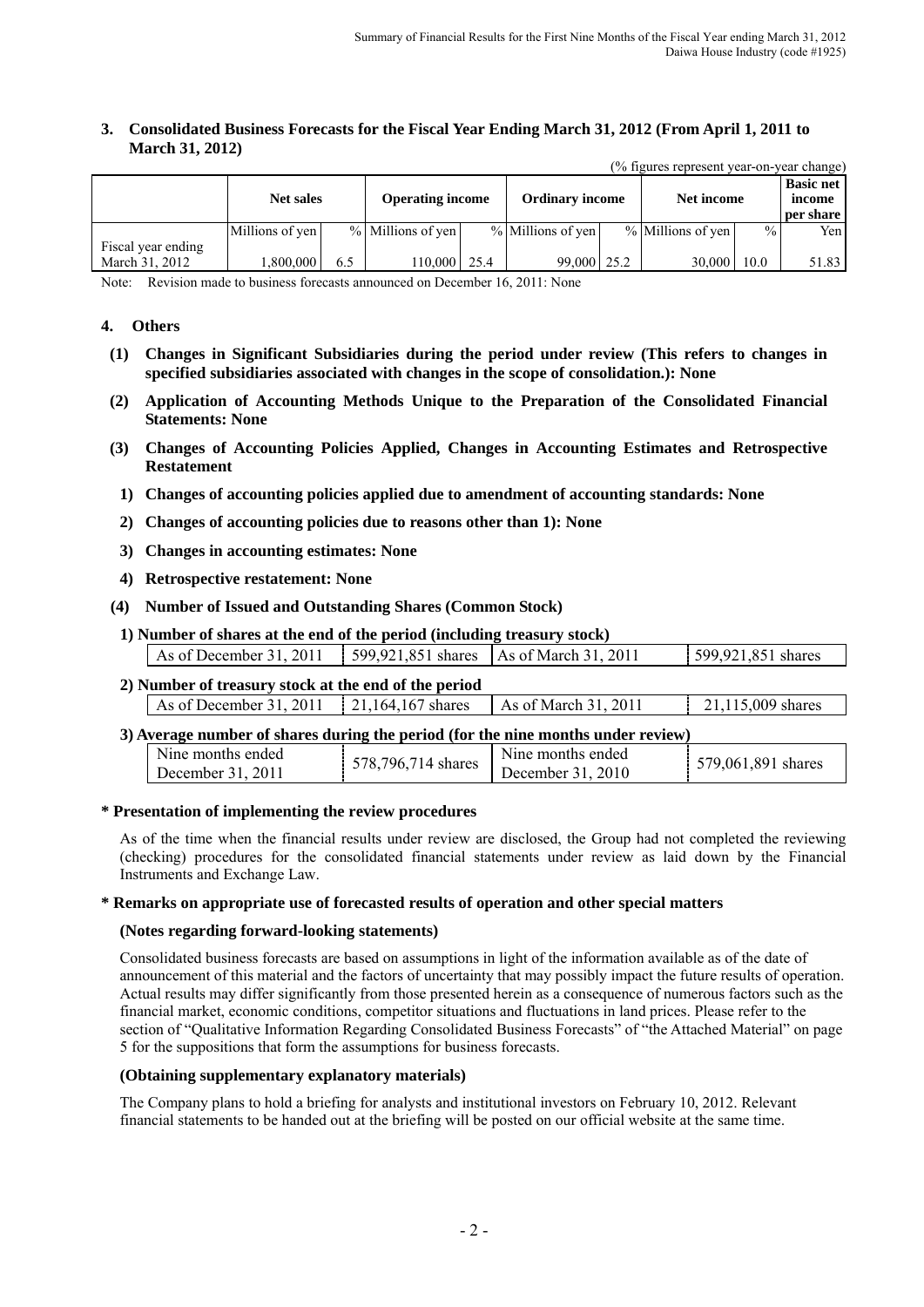### **Contents of the Attached Material**

| 1. Qualitative Information Regarding Consolidated Results for the First Nine Months under Review 4 |  |
|----------------------------------------------------------------------------------------------------|--|
|                                                                                                    |  |
|                                                                                                    |  |
|                                                                                                    |  |
|                                                                                                    |  |
|                                                                                                    |  |
|                                                                                                    |  |
| (2) Consolidated Statements of Income and Consolidated Statements of Comprehensive Income  8       |  |
|                                                                                                    |  |
|                                                                                                    |  |
|                                                                                                    |  |
|                                                                                                    |  |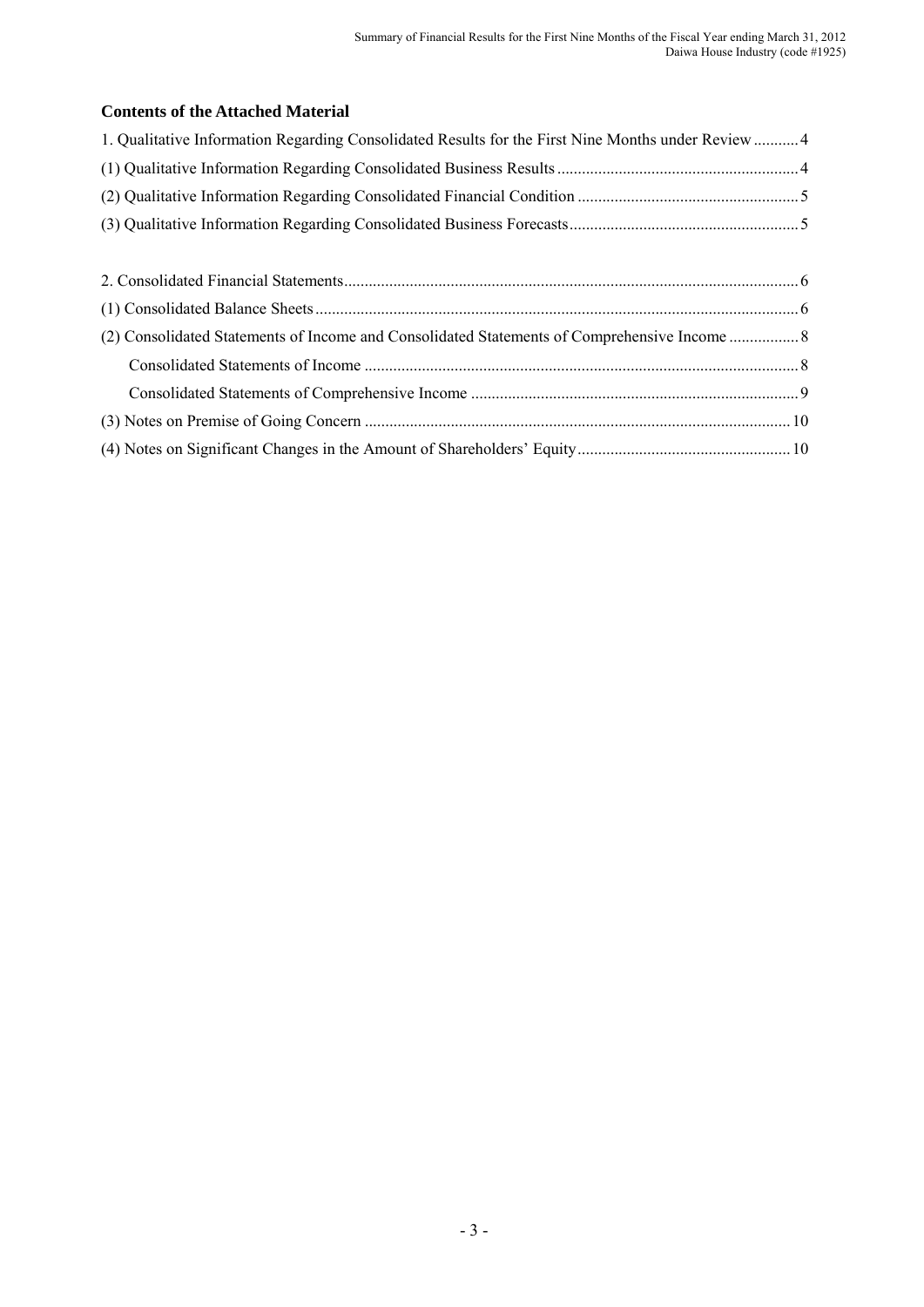### **1. Qualitative Information Regarding Consolidated Results for the First Nine Months under Review**

### **(1) Qualitative Information Regarding Consolidated Business Results**

During the first nine months of fiscal 2011 (the year ending March 31, 2012), the Japanese economy has shown some signs of recovery from the production stagnancy that followed the Great East Japan Earthquake, and demand is rising in certain fields for post-disaster restoration work. However, it is inevitable that the country's export environment will remain severe for quite a while longer, against the background of the disruption caused to overseas economies by the European debt crisis, as well as the persistent high level of the yen on the foreign exchange markets. The economy's prospects thus remain unclear.

In the Housing industry, the government extended its measures to encourage home buying by introducing the housing eco-points system to assist reconstruction in areas hit by the earthquake and tsunami of March 11, as well as the Flat 35S ECO preferential interest rate mortgage loan. However, in line with the moves toward fiscal reconstruction, a tendency has been seen on the part of home buyers to put off decisions on the purchase of a home for fear of heavier burden on consumers in the future. As a result, in the four months from September to December 2011, new housing starts as a whole fell below the corresponding period of the previous year.

Amid these circumstances, the Daiwa House Group drew up its 3rd Medium-Term Management Plan, beginning in fiscal 2011, under the name "3 Gs for New Growth." The three Gs in this name are the initial letters of "Group" (referring to achieving sustained growth for the Group), "Great" (building the groundwork for growth), and "Global" (laying down the pathway to growth), and are the Group's basic policies. Under this plan, we are developing new customer segments to realize the plan's central theme of "New Growth."

To achieve sustained growth for the Group, we have set targets of ¥2 trillion in sales and ¥120 billion in operating income for fiscal 2013, the third and final year under the plan, and to make this possible we have worked to clarify strategic themes for each of our business segments.

During the current fiscal year we have taken steps to strengthen our product planning to meet our customers' needs, and as a result we were able to launch on the market the "SMA×Eco Original," an eco-friendly home fitted with lithium ion storage batteries. With effect from November 26, 2011 all the newly constructed single-family house models we market will receive certification of eligibility for assistance from the Japan Trans-housing Institute (a general incorporated association set up to provide support for people wishing to relocate or move house). This is a first for the Japanese housing industry, and will allow us to offer life-long support to owners of Daiwa House-built houses when they want to relocate in the future, such as enabling them to rent out their existing homes.

With respect to "Great – building the groundwork for growth," we aim to enhance the speed of management decision-making by delegating more responsibility and authority to managers in each area. At the same time we will work to upgrade the Group's management infrastructure through such approaches as strengthening our human resource development to effectively train the next generation of managers.

With regard to "Global – laying down the pathway to growth," in China we have established Daiwa House (Changzhou) Real Estate Development Co., Ltd. in the city of Changzhou, in the United States we have set up Daiwa House USA Inc. and Daiwa House California, and in Australia we have established Daiwa House Australia Pty. Ltd. We have also opened an office in Taiwan, where we intend to leverage the know-how we have built up in Japan to conduct business including the development of commercial facilities.

In corporate social responsibility (CSR) activities during fiscal 2011, we have carried out programs that enable us to contribute to society through our business activities, such as providing support for the installation of "greenery curtains" (which are effective in cooling rooms by blocking the sun's rays and cutting down on electricity consumption) at temporary housing units for victims of the March 11 earthquake and tsunami. We also engaged in work to protect the cherry trees of Mount Yoshino in Nara Prefecture, as well as our Sakura Project, in which we promote the planting of cherry-tree saplings in the grounds of elementary schools. We published the CSR Report 2011, which summarizes the Group's activities in this field, and also worked proactively to disseminate information about the Group and strengthen ties with our stakeholders, including through the holding of meetings at which application for participation was open to any stakeholder.

As a result of the above, for the nine-month period under review, on a consolidated basis, we recorded net sales of 1,323,171 million yen (up 7.1% year on year). Ordinary income came to 89,176 million yen (up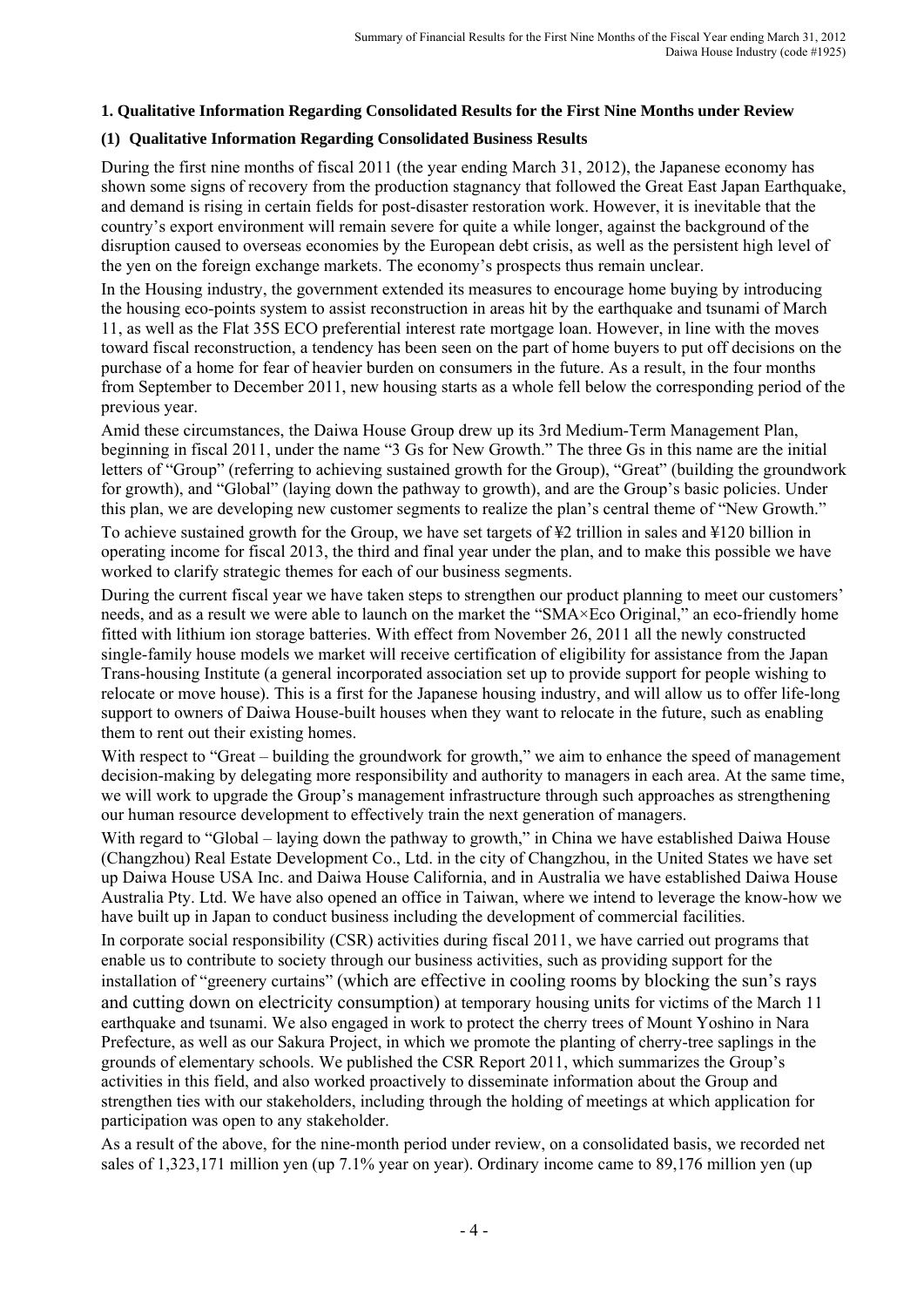22.4%), while net income was 31,750 million yen (down 29.0%) due to the recording of 15,222 million yen in income taxes-deferred following changes to corporate tax rates.

### **(2) Qualitative Information Regarding Consolidated Financial Condition**

Total assets as of December 31, 2011 increased by 57,041 million yen from the 1,934,236 million yen recorded as of March 31, 2011, to 1,991,278 million yen. The principal factors behind this included an increase in cash and deposits due to the collection of accounts receivable, and the purchase of additional real estate for sale, primarily in the Condominiums Business. These factors more than offset the reversal of deferred income tax assets following the announcement of law regarding the reduction of the corporate tax rate.

Total liabilities as of December 31, 2011 increased by 41,139 million yen from the 1,299,049 million yen recorded as of March 31, 2011, to 1,340,189 million yen. The principal factors behind this included increases in advances received on uncompleted construction contracts and accounts payable, as well as an increase in income taxes payable, in line with an improvement in the Company's business performance. These factors more than offset measures taken to reduce such interest-bearing debts as loans and bonds payable.

Net assets as of December 31, 2011 increased by 15,902 million yen from the 635,186 million yen recorded as of March 31, 2011, to 651,088 million yen. This was mainly due to the posting of net income in the amount of 31,750 million yen, which more than offset the payment of dividends paid to shareholders for the previous fiscal year.

### **(3) Qualitative Information Regarding Consolidated Business Forecasts**

Our revisions of business performance forecasts on a consolidated basis for Daiwa House Industry for fiscal 2011 (the term ending March 31, 2012) remain unchanged from our notice of December 16, 2011.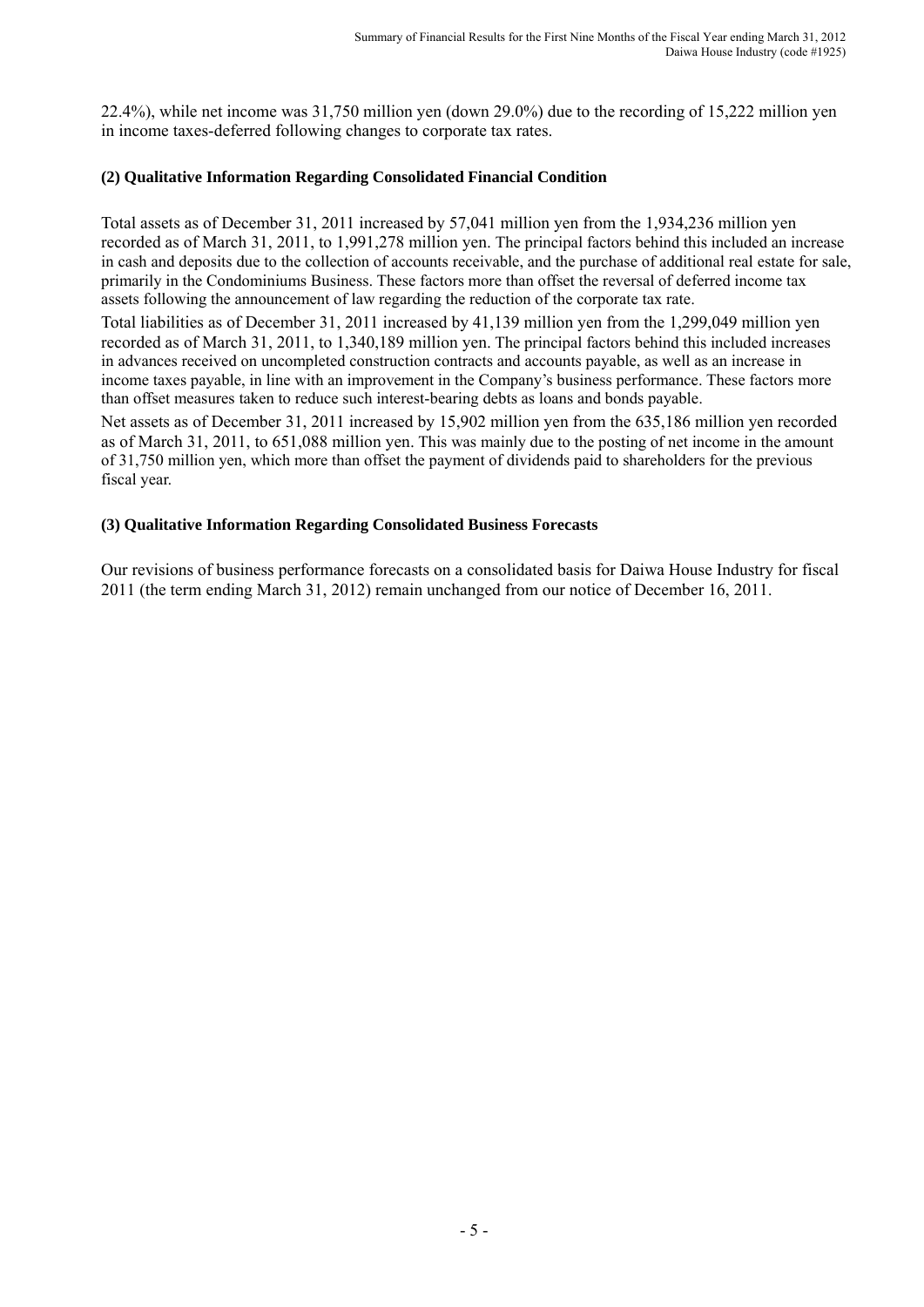### **2. Consolidated Financial Statements**

### **(1) Consolidated Balance Sheets**

|                                                      |                      | (Millions of yen)       |
|------------------------------------------------------|----------------------|-------------------------|
|                                                      | As of March 31, 2011 | As of December 31, 2011 |
| Assets                                               |                      |                         |
| Current assets                                       |                      |                         |
| Cash and deposits                                    | 149,379              | 159,518                 |
| Notes receivable, accounts receivable from completed | 95,686               | 92,272                  |
| construction contracts and other                     |                      |                         |
| Short-term investment securities                     | 6                    | 6                       |
| Costs on uncompleted construction contracts          | 15,307               | 15,266                  |
| Real estate for sale                                 | 231,716              | 264,703                 |
| Real estate for sale in process                      | 31,821               | 54,319                  |
| Land for development                                 | 2,237                | 1,378                   |
| Merchandise and finished goods                       | 10,321               | 12,393                  |
| Work in process                                      | 4,822                | 7,422                   |
| Raw materials and supplies                           | 5,760                | 6,378                   |
| Other                                                | 135,580              | 128,286                 |
| Allowance for doubtful accounts                      | (1,379)              | (1,312)                 |
| Total current assets                                 | 681,261              | 740,634                 |
| Noncurrent assets                                    |                      |                         |
| Property, plant and equipment                        |                      |                         |
| Buildings and structures                             | 605,561              | 617,724                 |
| Accumulated depreciation                             | (277, 752)           | (290, 704)              |
| Buildings and structures, net                        | 327,808              | 327,020                 |
| Land                                                 | 387,343              | 385,591                 |
| Other                                                | 138,182              | 148,401                 |
| Accumulated depreciation                             | (93, 210)            | (98, 352)               |
| Other, net                                           | 44,971               | 50,049                  |
| Total property, plant and equipment                  | 760,123              | 762,662                 |
| Intangible assets                                    | 21,491               | 24,249                  |
| Investments and other assets                         |                      |                         |
| Investment securities                                | 117,718              | 120,397                 |
| Lease and guarantee deposits                         | 189,607              | 187,589                 |
| Other                                                | 176,527              | 167,927                 |
| Allowance for doubtful accounts                      | (8, 821)             | (8,510)                 |
| Allowance for investment loss                        | (3,672)              | (3,672)                 |
| Total investments and other assets                   | 471,360              | 463,731                 |
| Total noncurrent assets                              | 1,252,975            | 1,250,643               |
| Total assets                                         | 1,934,236            | 1,991,278               |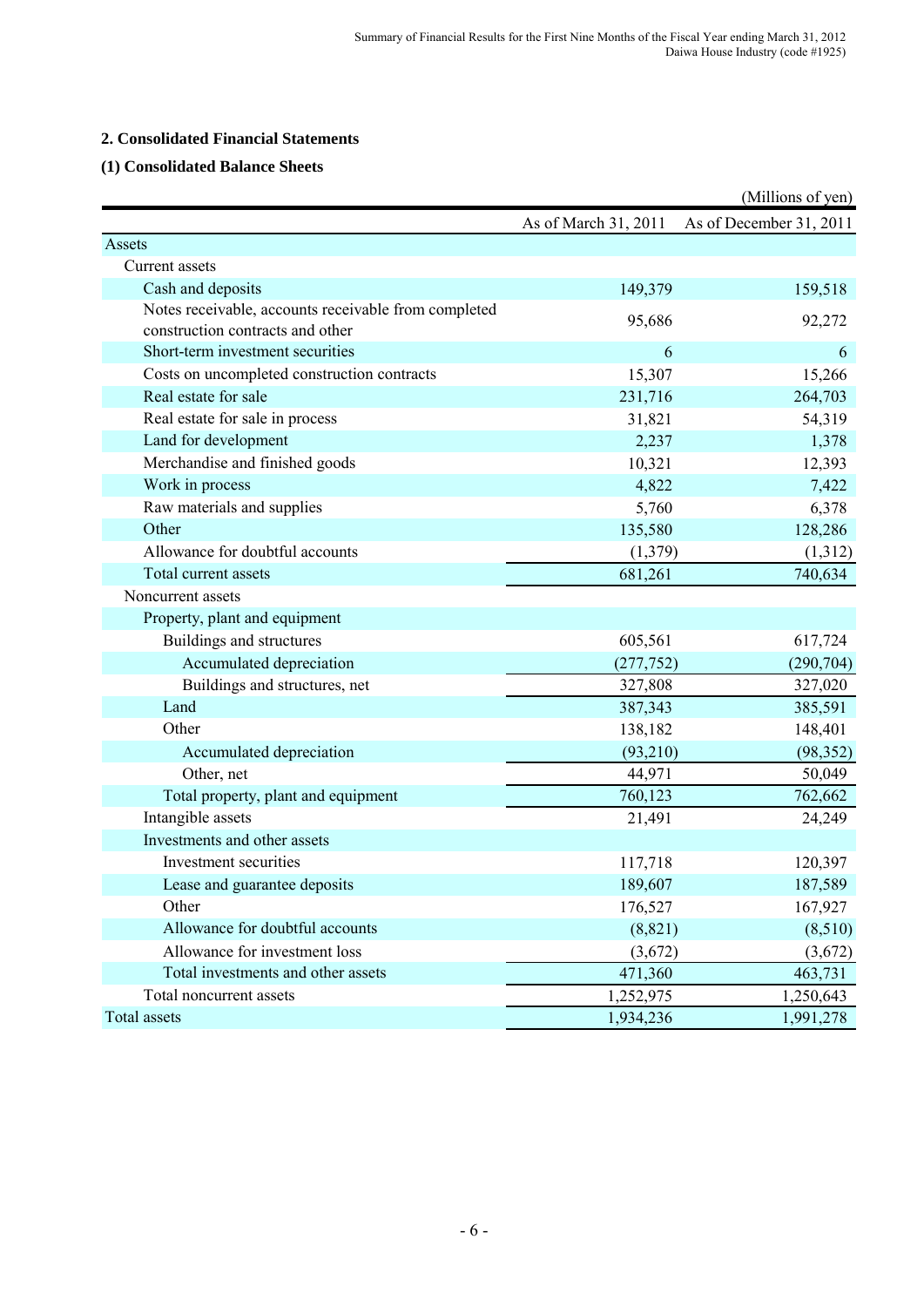|                                                            |                      | (Millions of yen)       |
|------------------------------------------------------------|----------------------|-------------------------|
|                                                            | As of March 31, 2011 | As of December 31, 2011 |
| Liabilities                                                |                      |                         |
| Current liabilities                                        |                      |                         |
| Notes payable, accounts payable for construction           | 129,462              | 144,988                 |
| contracts and other                                        |                      |                         |
| Short-term loans payable                                   | 9,136                | 5,728                   |
| Current portion of bonds payable                           | 4,500                |                         |
| Current portion of long-term loans payable                 | 25,122               | 111,145                 |
| Income taxes payable                                       | 6,675                | 23,364                  |
| Advances received on uncompleted construction<br>contracts | 32,090               | 43,951                  |
| Provision for bonuses                                      | 22,164               | 12,456                  |
| Provision for warranties for completed construction        | 6,304                | 6,068                   |
| Asset retirement obligations                               | 1,780                | 1,557                   |
| Other                                                      | 152,470              | 159,220                 |
| <b>Total current liabilities</b>                           | 389,705              | 508,480                 |
| Noncurrent liabilities                                     |                      |                         |
| Bonds payable                                              | 101,300              | 101,800                 |
| Long-term loans payable                                    | 255,498              | 164,571                 |
| Long-term lease and guarantee deposited                    | 226,315              | 227,938                 |
| Provision for retirement benefits                          | 175,532              | 183,050                 |
| Asset retirement obligations                               | 21,672               | 22,592                  |
| Other                                                      | 129,024              | 131,755                 |
| Total noncurrent liabilities                               | 909,343              | 831,708                 |
| <b>Total liabilities</b>                                   | 1,299,049            | 1,340,189               |
| Net assets                                                 |                      |                         |
| Shareholders' equity                                       |                      |                         |
| Capital stock                                              | 110,120              | 110,120                 |
| Capital surplus                                            | 226,824              | 226,824                 |
| Retained earnings                                          | 362,281              | 382,180                 |
| Treasury stock                                             | (19, 874)            | (19,909)                |
| Total shareholders' equity                                 | 679,351              | 699,215                 |
| Accumulated other comprehensive income                     |                      |                         |
| Valuation difference on available-for-sale securities      | 7,582                | 3,660                   |
| Revaluation reserve for land                               | (47, 314)            | (43, 549)               |
| Foreign currency translation adjustment                    | (5, 467)             | (8,977)                 |
| Total accumulated other comprehensive income               | (45,200)             | (48, 866)               |
| Minority interests                                         | 1,035                | 739                     |
| Total net assets                                           | 635,186              | 651,088                 |
| Total liabilities and net assets                           | 1,934,236            | 1,991,278               |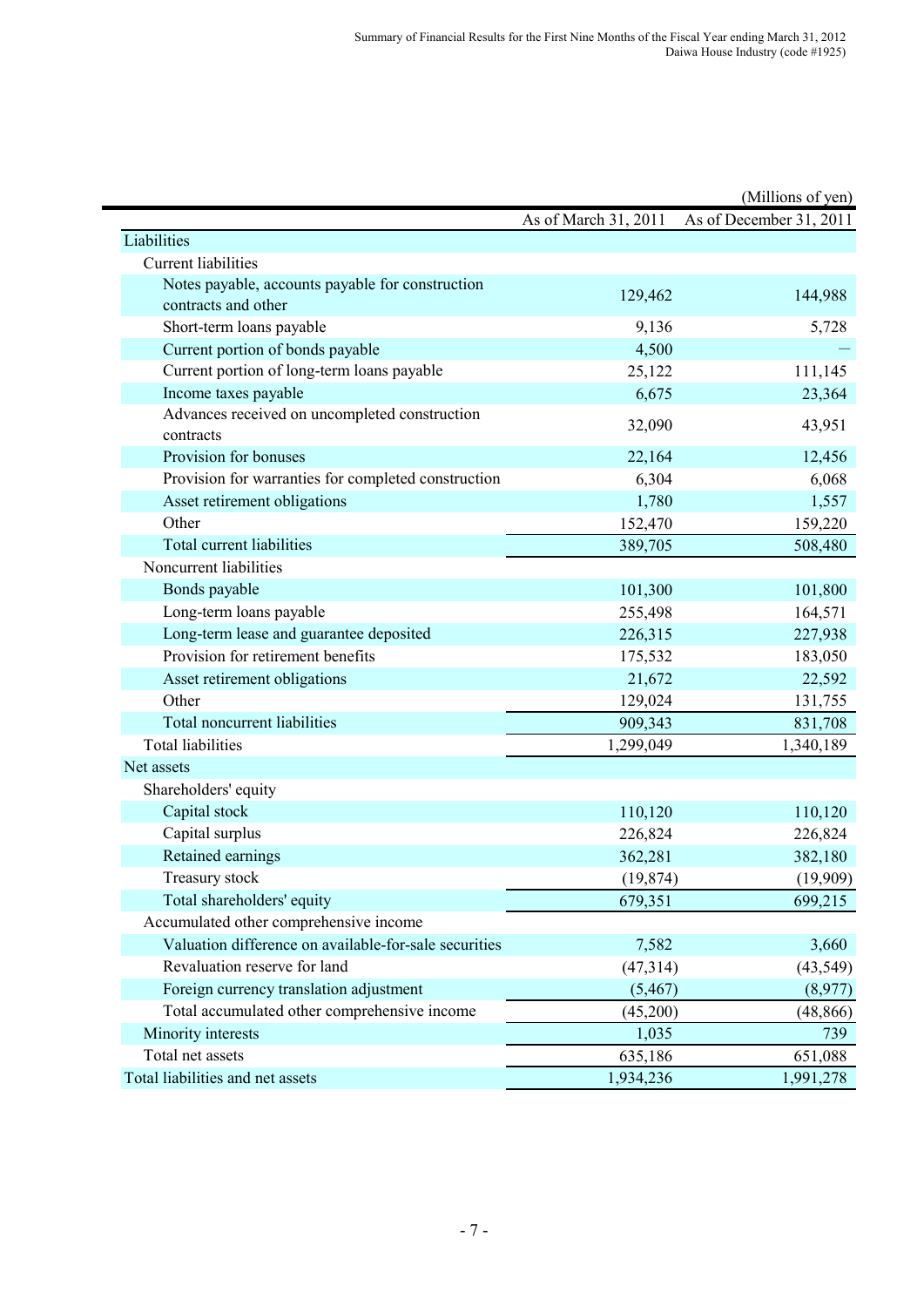### **(2) Consolidated Statements of Income and Consolidated Statements of Comprehensive Income**

## **(Consolidated Statements of Income)**

|                                                                                           |                                                                                         | (Millions of yen)                                                                      |
|-------------------------------------------------------------------------------------------|-----------------------------------------------------------------------------------------|----------------------------------------------------------------------------------------|
|                                                                                           | Nine months ended<br>December 31, 2010<br>(From April 1, 2010)<br>to December 31, 2010) | Nine months ended<br>December 31, 2011<br>(From April 1, 2011<br>to December 31, 2011) |
| Net sales                                                                                 | 1,235,026                                                                               | 1,323,171                                                                              |
| Cost of sales                                                                             | 977,380                                                                                 | 1,040,693                                                                              |
| Gross profit                                                                              | 257,645                                                                                 | 282,478                                                                                |
| Selling, general and administrative expenses                                              | 185,837                                                                                 | 194,574                                                                                |
| Operating income                                                                          | 71,807                                                                                  | 87,903                                                                                 |
| Non-operating income                                                                      |                                                                                         |                                                                                        |
| Interest income                                                                           | 1,684                                                                                   | 2,209                                                                                  |
| Dividends income                                                                          | 2,051                                                                                   | 1,699                                                                                  |
| Equity in earnings of affiliates                                                          | 404                                                                                     |                                                                                        |
| Miscellaneous income                                                                      | 4,536                                                                                   | 5,385                                                                                  |
| Total non-operating income                                                                | 8,678                                                                                   | 9,293                                                                                  |
| Non-operating expenses                                                                    |                                                                                         |                                                                                        |
| Interest expenses                                                                         | 5,568                                                                                   | 4,827                                                                                  |
| Equity in losses of affiliates                                                            |                                                                                         | 813                                                                                    |
| Miscellaneous expenses                                                                    | 2,048                                                                                   | 2,380                                                                                  |
| Total non-operating expenses                                                              | 7,617                                                                                   | 8,021                                                                                  |
| Ordinary income                                                                           | 72,868                                                                                  | 89,176                                                                                 |
| Extraordinary income                                                                      |                                                                                         |                                                                                        |
| Gain on sales of noncurrent assets                                                        | 103                                                                                     | 84                                                                                     |
| Gain on sales of investment securities                                                    | 1,652                                                                                   | 612                                                                                    |
| Gain on sales of investments in capital of subsidiaries<br>and affiliates                 | 170                                                                                     |                                                                                        |
| Gain on transfer of business                                                              | 280                                                                                     |                                                                                        |
| Reversal of liability for loss on disaster                                                | 1,303                                                                                   |                                                                                        |
| Total extraordinary income                                                                | 3,508                                                                                   | 696                                                                                    |
| <b>Extraordinary losses</b>                                                               |                                                                                         |                                                                                        |
| Loss on sales of noncurrent assets                                                        | 1,516                                                                                   | 189                                                                                    |
| Loss on retirement of noncurrent assets                                                   | 362                                                                                     | 792                                                                                    |
| Impairment loss                                                                           | 810                                                                                     | 2,603                                                                                  |
| Loss on valuation of investment securities                                                | 986                                                                                     | 781                                                                                    |
| Loss on sales of investment securities                                                    | 78                                                                                      | 1,282                                                                                  |
| Loss on adjustment for changes of accounting standard<br>for asset retirement obligations | 2,804                                                                                   |                                                                                        |
| Loss on prior periods adjustment                                                          | 1,415                                                                                   |                                                                                        |
| Other                                                                                     | 56                                                                                      | 348                                                                                    |
| Total extraordinary losses                                                                | 8,032                                                                                   | 5,998                                                                                  |
| Income before income taxes and minority interests                                         | 68,344                                                                                  | 83,873                                                                                 |
| Income taxes-current                                                                      | 13,645                                                                                  | 31,107                                                                                 |
| Income taxes-deferred                                                                     | 9,935                                                                                   | 21,057                                                                                 |
| Total income taxes                                                                        | 23,580                                                                                  | 52,164                                                                                 |
| Income before minority interests                                                          | 44,763                                                                                  | 31,708                                                                                 |
| Minority interests in income (loss)                                                       | 59                                                                                      | (41)                                                                                   |
| Net income                                                                                | 44,703                                                                                  | 31,750                                                                                 |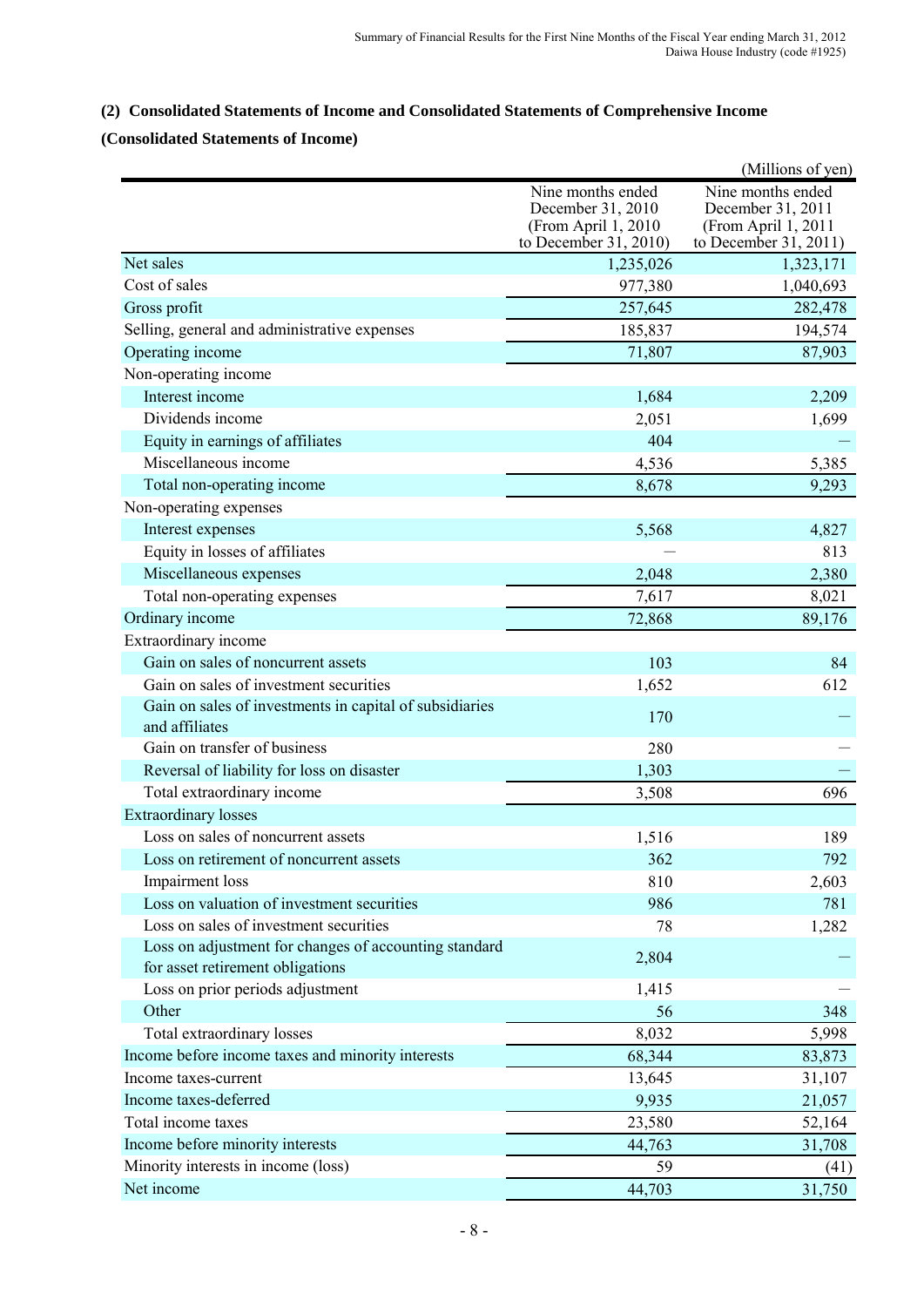### **(Consolidated Statements of Comprehensive Income)**

|                                                                                        |                                                                                         | (Millions of yen)                                                                       |
|----------------------------------------------------------------------------------------|-----------------------------------------------------------------------------------------|-----------------------------------------------------------------------------------------|
|                                                                                        | Nine months ended<br>December 31, 2010<br>(From April 1, 2010)<br>to December 31, 2010) | Nine months ended<br>December 31, 2011<br>(From April 1, 2011)<br>to December 31, 2011) |
| Income before minority interests                                                       | 44,763                                                                                  | 31,708                                                                                  |
| Other comprehensive income                                                             |                                                                                         |                                                                                         |
| Valuation difference on available-for-sale securities                                  | 1,100                                                                                   | (3,723)                                                                                 |
| Revaluation reserve for land                                                           |                                                                                         | 3,467                                                                                   |
| Foreign currency translation adjustment                                                | (566)                                                                                   | (1,060)                                                                                 |
| Share of other comprehensive income of associates<br>accounted for using equity method | (1, 454)                                                                                | (2,613)                                                                                 |
| Total other comprehensive income                                                       | (920)                                                                                   | (3,930)                                                                                 |
| Comprehensive income                                                                   | 43,843                                                                                  | 27,778                                                                                  |
| (Comprehensive income attributable to)                                                 |                                                                                         |                                                                                         |
| Comprehensive income attributable to shareholders of<br>the parent                     | 43,783                                                                                  | 27,820                                                                                  |
| Comprehensive income attributable to minority<br>interests                             | 59                                                                                      | (41)                                                                                    |